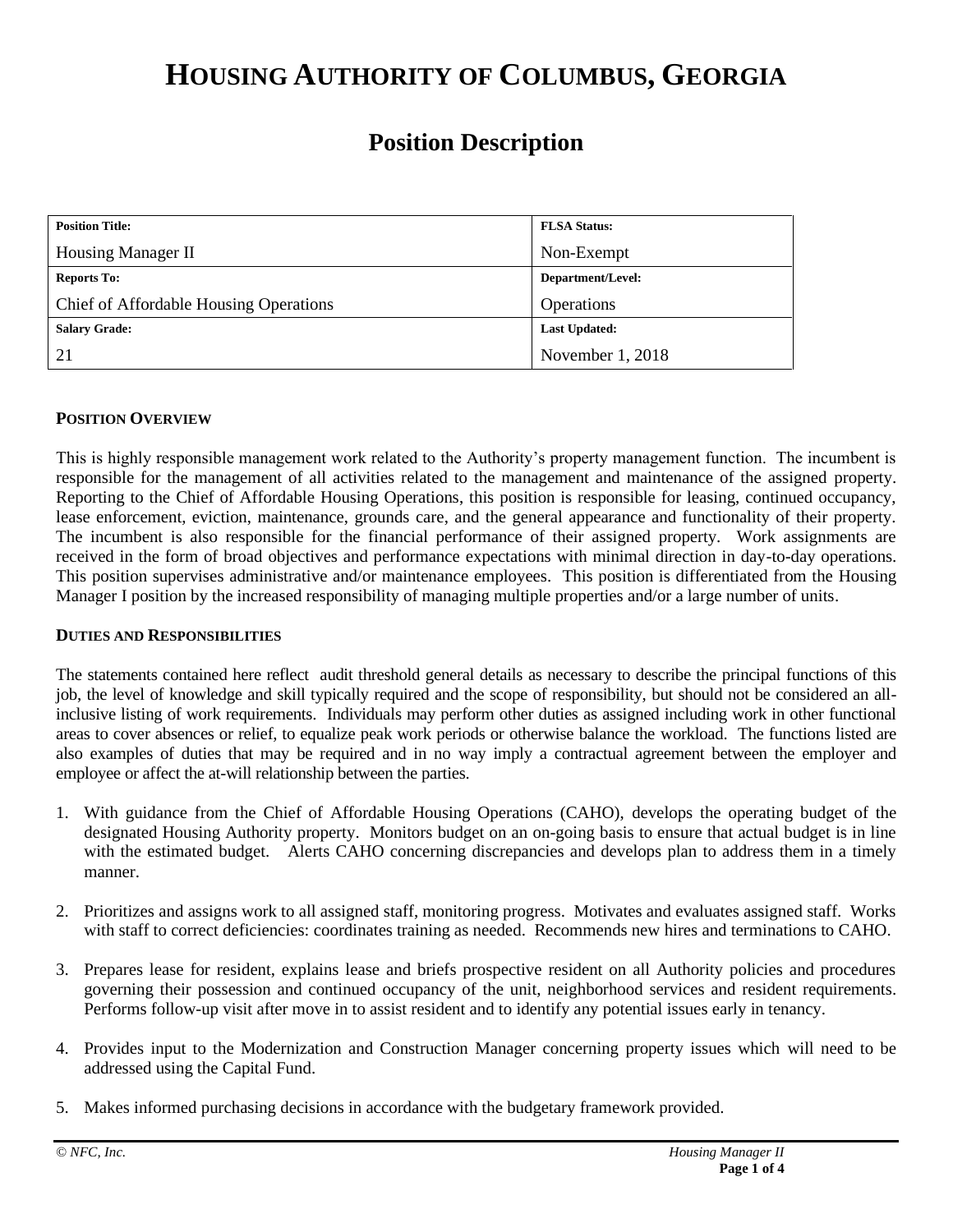- 6. Maximizes occupancy level of assigned property. Shows vacant apartments and sells prospective tenants on the desirability of the unit and property.
- 7. Supervises and participates in collection of rent, security deposits and other charges. Documents all funds collected and deposits funds into bank. Maintains and monitors delinquent rent roll, issues delinquent notices and late payment charges, and initiates eviction process when warranted.
- 8. Reviews account receivable reports daily and conducts documented collection activities for all delinquent accounts. Attempts to locate residents who vacate without notice, particularly when outstanding obligations exist.
- 9. Takes interim changes in income and family composition from residents; prepares and processes required documents for administration of amendments. Accurately calculates interim adjustments and enters information into the computer database. Prepares, and distributes all interim adjustments and notices.
- 10. Maintains accurate records and assumes responsibilities for results of all internal, HUD, and other reviews, audits or HUD/Agency programs, along with PHAS scores.
- 11. Performs move-in/move-out inspections, documenting all damages and repairs required and ensures all repairs are accomplished. Reviews accounts and makes any necessary adjustments or refunds of deposits.
- 12. Inspects all vacant apartments, documenting all damages and accounting for appliances. Schedules, tracks and monitors vacant apartments ensuring that the apartment's safety, make-ready, and cleaning are all performed adequately. Inspects completed make-ready apartments and approves prior to occupancy of the apartment, minimizing down/make-ready time during the vacancy process to within ten (10) days or less.
- 13. Performs initial Housekeeping inspections and all quarterly Housekeeping inspections of assigned apartments and prepares and processes all needed work orders. Prepares and distributes all inspection notices.
- 14. Monitors crime prevention initiatives at the assigned property. Conducts safety inspections of the community regularly. Reviews all relevant police reports, residents' reports, and other sources of information reporting lease violations or criminal activity. Tracks and maintains statistical data related to PHAS and completes all electronic reports. Meets with law enforcement officers and other agency representatives to discuss safety concerns. Develops and tracks the progress of the safety plan.
- 15. Performs daily walk-by inspections of buildings and grounds. Resolves all conditions that are not in compliance with UPCS. Informs residents of conditions that they have neglected and ensures all unsatisfactory conditions are resolved. Tags all vehicles that are abandoned or non-serviceable, containing out dated tags/safety inspections or stickers.
- 16. Monitors all maintenance work orders and in coordination with the Lead Technician, determines prioritization of work orders. Conducts quality assurance monitoring of at least 10% of all work orders to ensure all work is performed correctly. Applies maintenance charges when warranted.
- 17. Inspects grounds regularly and obtains central maintenance grounds crew service as required.
- 18. Inspects all vacant apartments, documenting all damages and accounting for appliances. Schedules, tracks and monitors vacant apartments ensuring that the apartment's safety, make-ready, and cleaning are all performed adequately. Inspects completed make-ready apartments and approves prior to occupancy of the apartment, minimizing down/make-ready time during the vacancy process to within ten (10) days or less.
- 19. Interviews and counsels residents concerning lease violations and offers referral information for financial assistance and any other social service assistance that may assist the resident or initiate corrective action.
- 20. Performs clerical task maintaining resident files. Prepares reports required by department, Agency, and HUD. Maintains accurate records for all equipment and supplies, submits purchase request for needed items and supplies,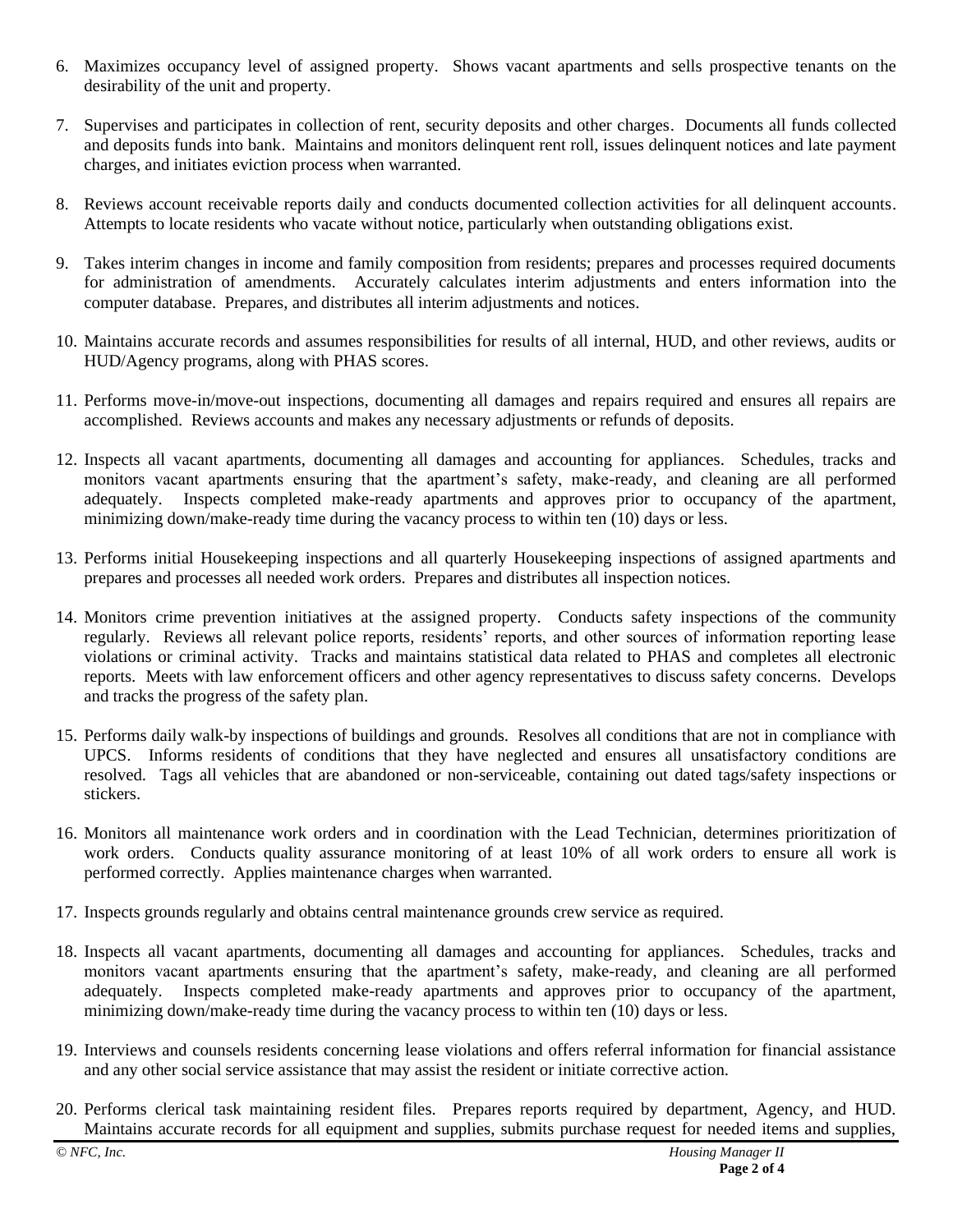and inspects and maintains all assigned vehicles. Ensures all maintenance and administrative work areas are safe, neat and organized.

- 21. Coordinates relocation of residents with contractor and maintenance staff during modernization efforts of dwelling units and during transfers to other appropriate sized apartments.
- 22. Prepares and processes lease terminations and recommends filing of forcible retainers. Represents the Housing Authority for lease related violations in court.
- 23. Prepares and processes transfers in accordance with Transfer Policy and coordinates transfers with other Housing Managers.
- 24. Responds to inquiries in a courteous manner; provides information within the area of assignment; resolves complaints and interacts with residents in an efficient, timely, and courteous manner.
- 25. Represents the Authority in hearings under the Resident Grievance Procedure and conducts informal hearings as required.
- 26. Attends resident meetings as required.
- 27. Provides input for the Authority's Agency Plan as required.
- 28. Performs other tasks as assigned.

# **REQUIRED KNOWLEDGE AND ABILITIES**

- 1. Knowledge of the general operations and procedures of a Public Housing Agency (PHA), Tax Credit and/or Mixed Finance.
- 2. Knowledge of the purposes, policies, and regulations of the Housing Authority as established by the Board of Commissioners.
- 3. Knowledge of the local, state, and federal laws governing public and other subsidized housing programs including health and fire regulations, landlord/tenant regulations, leasing of property and evictions.
- 4. Knowledge of community/social services available locally and through local, state, and federal agencies and/or funding sources.
- 5. Knowledge of social trends and economic conditions and their application to overall community service programs, and knowledge of the sources and availability of information relating to social services with the ability to secure the confidence and cooperation of other public agencies.
- 6. Knowledge of report preparation techniques and procedures and a demonstrated ability to prepare and evaluate professional and technical reports, grant applications, and other documents.
- 7. Knowledge of modern office equipment including copiers, personal computers, mainframe terminals, calculators, facsimile machines, etc.
- 8. Ability to assist in planning, promoting, and evaluating housing and housing-related programs.
- 9. Ability to prepare and present ideas in a clear and concise manner, both orally and in writing.